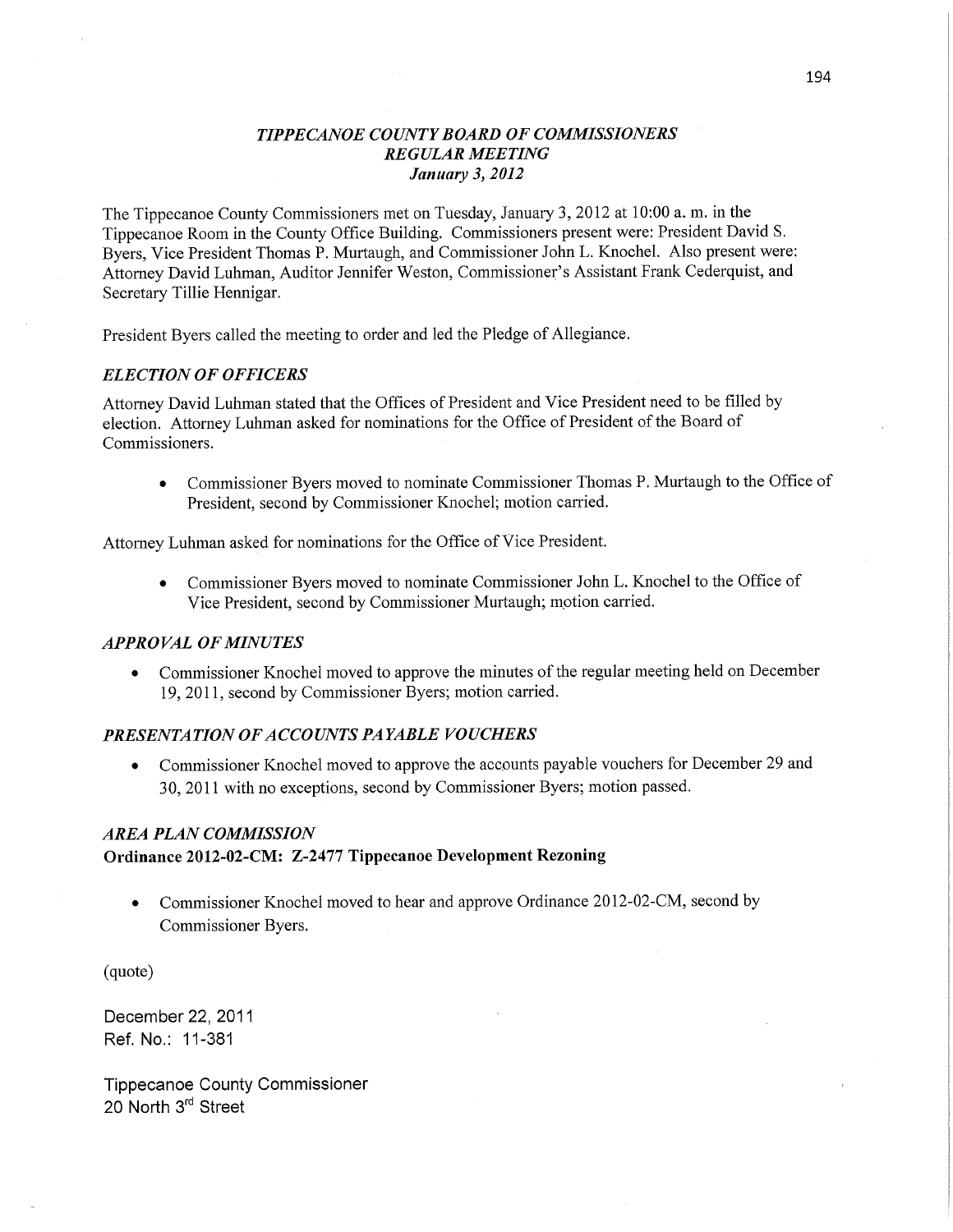### **CERTIFICATION**

## RE: **Z-2477-- TIPPECANOE DEVELOPMENT,** LLC (A to R1 B):

Petitioner is requesting rezoning of a 1.21 acre piece of land located 1500' east of County Farm Road (CR 50 W), **%** mile north of CR 500 N, to allow the land to be included in Section 6, Winding Creek Subdivision, Tippecanoe 30 (SE) 24-4.

Dear **Commissioners:** 

As Secretary to the Area Plan **Commission** of Tippecanoe County, *I* do hereby certify that at **<sup>a</sup>** public hearing held on December 21, 2011 the Area Plan Commission of **Tippecanoe** County voted 14 yes **-** 0 no on the motion to rezone the subject real estate **from** A to R1B. Therefore, the Area Plan **Commission of'Tippecanoe** County recommends to the Tippecanoe County Commissioners that the **proposed** rezoning ordinance be APPROVED for the property described in the attachment.

Public Notice has **'been** given **that this petition** will be heard before the Tippecanoe County Commissioners at **their** January 3, 2012 regular meeting. Petitioners or their representatives **must** appear to present their case.

Sincerely,

Sallie Dell **Fahey** 

Executive Director

(unquote)

Attorney Daniel Teder, representing the petitioner, indicated **a** favorable staff report and a unanimous Area Plan Commission **(APC)** recommendation has been **received.** The request is for rezoning fiom **A** to R1B of a 1.21 acre tract located 1500' east of County Farm Road (CR 50 W) and  $\frac{1}{2}$  mile north of CR 500 N. The parcel will be included in the **Winding** Creek Subdivision.

President Murtaugh asked for any **comments** in favor or opposing the rezone. There were none.

Auditor Jennifer Weston called the roll:

| <b>Byers</b> | Aye |
|--------------|-----|
| Knochel      | Aye |
| Murtaugh     | Aye |

, Ordinance 2012-02-CM passed 3-0 on first **reading.** 

**Ordinance 2012-01-CM: Z—2476 Islamic Society** of **Greater Lafayette**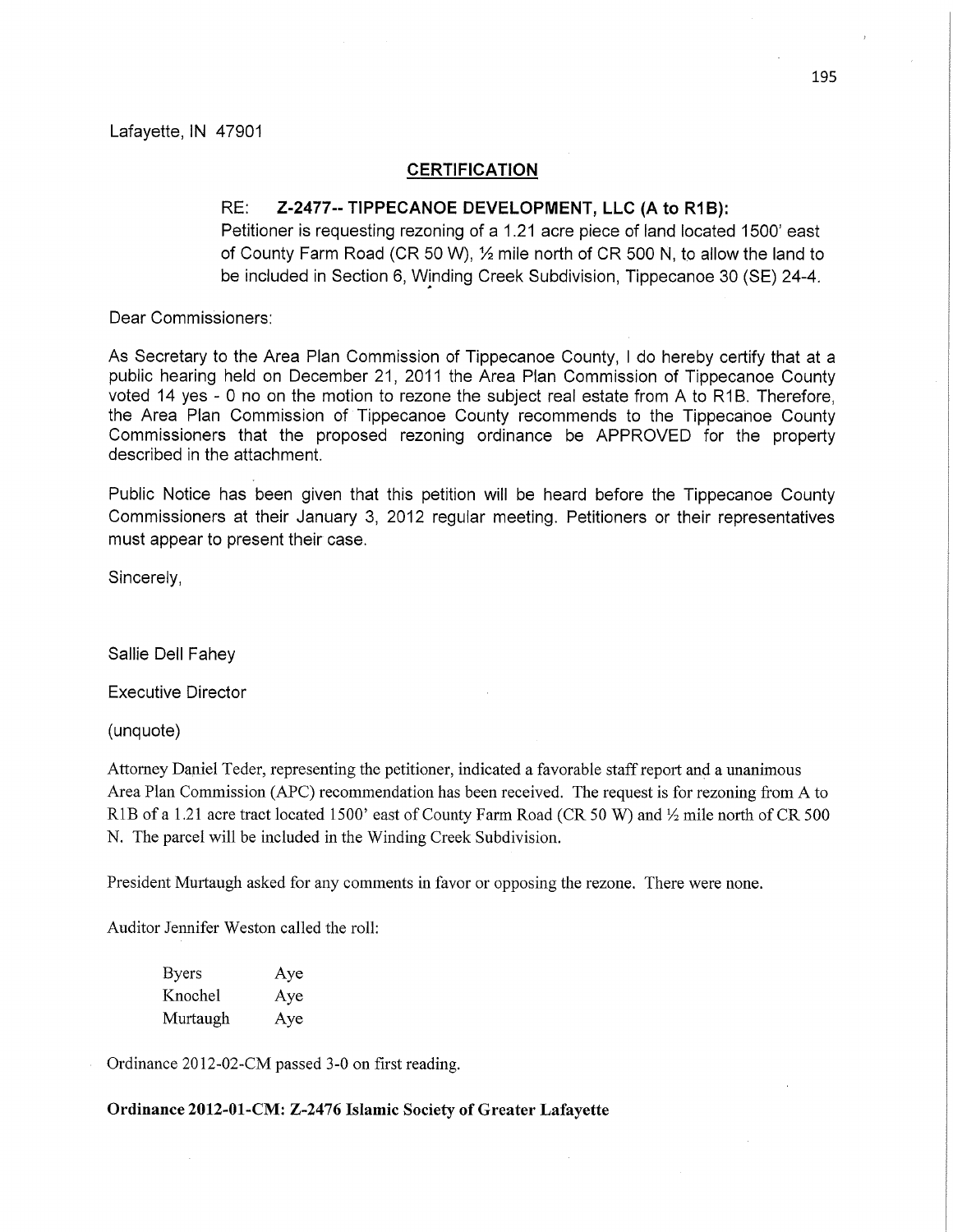• Councilmember Knochel moved to hear and approve Ordinance 2012-01-CM, second by Councilmember Byers.

(quote)

December 22, 2011 Ref. No.: 11-380

Tippecanoe County **Commissioners**  20 North 3<sup>rd</sup> Street Lafayette, IN 47901

### **CERTIFICATION**

# RE: **Z-2476--ABDUL-KADER** SANKARI, ISLAMIC **SOCIETY** OF GREATER LAFAYETTE (A to **R1):**

Petitioner is requesting rezoning of a 10 acre tract located at the **southwest** corner of County Farm Road (CR 50 W) and CR 500 N, Wabash 31 (NW) 24-4.

Dear **Commissioners:** 

As Secretary to the Area Plan **Commission** of Tippecanoe County, *I* do hereby certify **that** at <sup>a</sup> public hearing held on December 21, 2011 the Area Plan **Commission** of Tippecanoe County voted 13'yes **- 1** no on the motion to rezone the subject real estate from A to R1. **Therefore,** the Area Plan **Commission** of Tippecanoe County recommends to the Tippecanoe County Commissioners **that** the **proposed** rezoning ordinance be APPROVED for the property described in the attachment.

Public Notice has been given that **this** petition will be heard before the Tippecanoe County Commissioner at **their Tuesday, January** 3, 2012 regular meeting. Petitioners or their representatives must appear to present their case.

Sincerely,

Sallie Dell Fahey

Executive **Director** 

(unquote)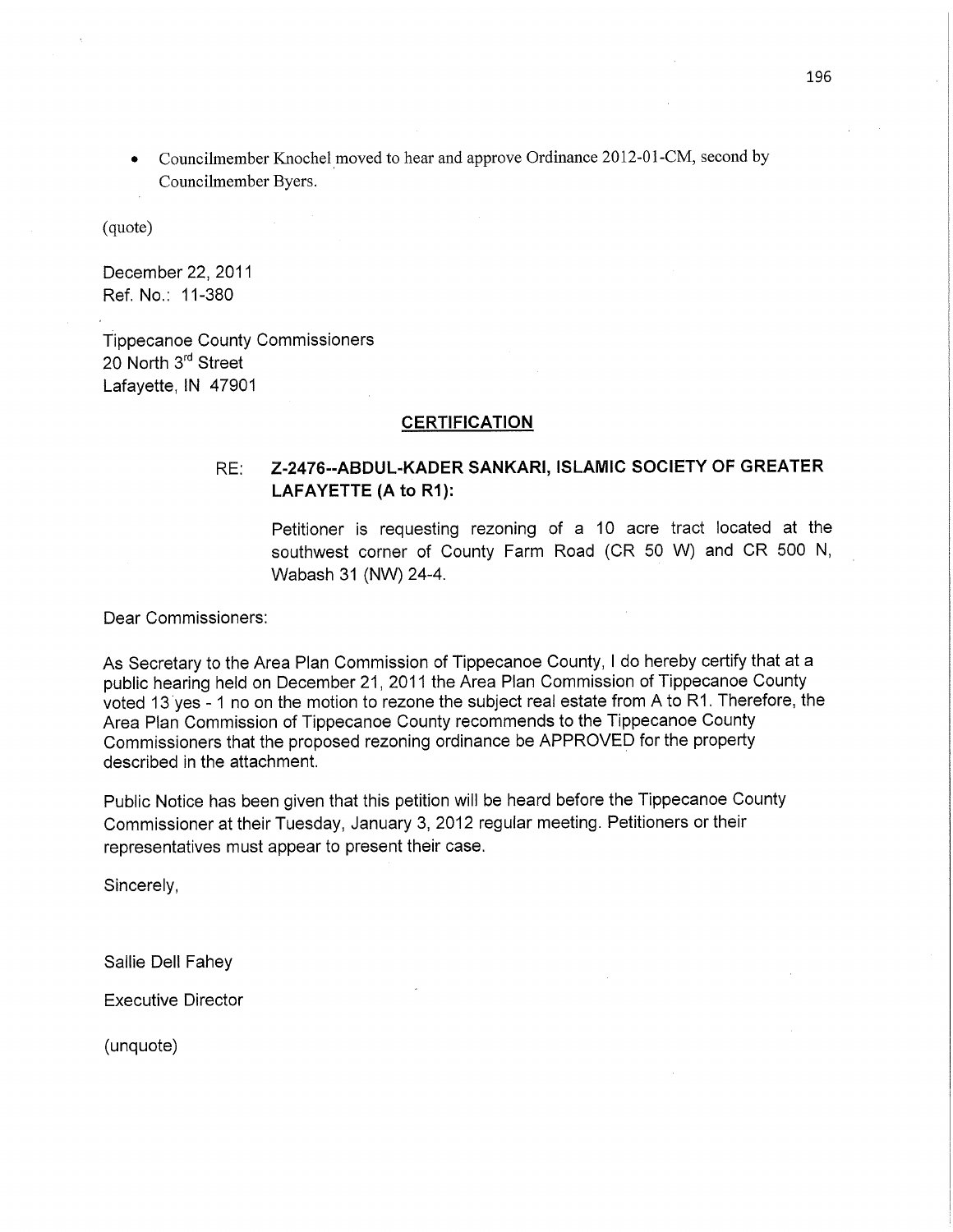Petitioner Abdul-Kadar Sankari requested rezoning from **A** to R1 of a 10 acre tract located at the southwest corner of County Farm Road (CR 50 W) and CR 500 N. The purpose of the rezoning reques<sup>t</sup> is for the development of a community center for the Islamic Society.

Tippecanoe County resident Mary P. Hall spoke against the rezoning request, indicating she was frightened by the December 23, 2011 Journal and Courier newspaper article regarding the Area Plan Commission vote of **13-1** to approve rezoning property for the Islamic Society *.* Ms.Ha11 felt the approval put citizens in harm's way.

Tippecanoe County resident Tom Fackelman, representing Hawthorne Ridge subdivision as the neighborhood association president, spoke in opposition to the rezoning request. Hawthorne Ridge includes 27 homes and is located west and south of the 10 acre tract. Mr. Fackelman voiced concerns of the residents of the subdivision as noise and light pollution, loss of property values, and loss of the country feel. Drainage run-off was a concern and changing from green space to a parking lot and building will increase the problem. The long range plans of the Islamic Society to include a community center, elementary school, gymnasium, a soccer field, and a mosque would overpower the surroundings and his neighborhood.

Tippecanoe County resident Joyce N. Davis expressed her concern that the gentlemen from the Islamic Society did not participate in the Pledge of Allegiance.

Ibrahim Aly, a PHD Purdue student from Egypt and a member of the Islamic Society, stated many professionals from Purdue, including doctors and professors play a very important role in West Lafayette. He addressed the issue presented by Ms. Davis. Members are Visiting area schools, teaching about Islam to eliminate the negative misconception. They have a good relation with members of the Christian Society.

Dr. Imad Kadra, a West Lafayette resident and physician stated he has been a practicing physician for 28 years. His children were born in Tippecanoe County, went to Harrison High School and Purdue University. He has been an American Citizen for 30 years, respects the community, and considers **himself** and family as citizens of this country.

Petitioner Abdul—Kadar Sankara clarified a mosque is not needed at this time as the current one satisfies needs for daily prayers. The current mosque doés not suit their needs for dinners, parking, and school classrooms. **A** soccer field or **a** location for outdoor activities will leave open land on the site. He estimates building 'A of what has been built for the St. Andrew church indicating the scale should not be an issue. They plan to be sensitive to light pollution, drainage, and sound to not change the character of the neighborhood. Preliminary ideas are available, but no site plan. The money will be raised locally and the Islamic Society will not be borrowing funds. Proceeding with the process will depend on timing and requirements of the County and **engineers.** 

Area Plan Executive Director Sallie Fahey stated the issue of light or sound pollution was not addressed at the Area Plan Commission because there were no site plans available. The issue before the Plan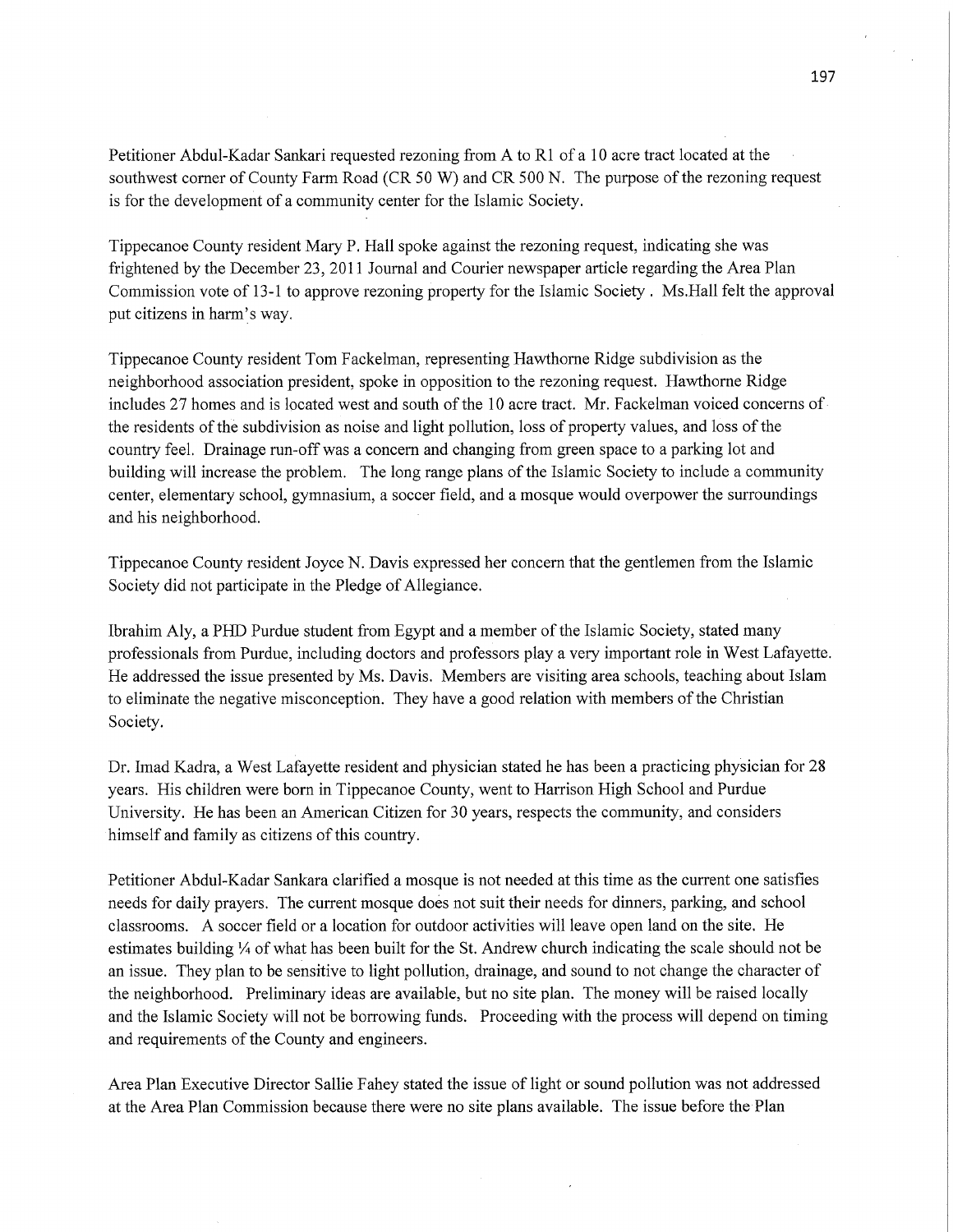Commission is if the 10 acres is more appropriate for Agriculture or R1 zoning. Once zoning is approved, a special exception would be required, applying with the same site plan used for a building permit. The need for the special exception is due to the use as a community center and the potential concern to neighboring properties.

President Murtaugh asked for any additional **comments** in favor of or opposing the rezone. There were none.

Auditor Weston called the roll:

| <b>Byers</b> | Aye |
|--------------|-----|
| Knochel      | Aye |
| Murtaugh     | Aye |

# *RESOL UTION 2012-01-CM*  **Establishing** Regular **Meeting Dates**

President Murtaugh clarified meeting dates as the **first** and third Monday of each **month** with the exception of the second meeting in January which will fall on Tuesday, the  $17<sup>th</sup>$  and the first meeting in September falling on Tuesday, September 4.

**<sup>0</sup>**Councilmembér Knochel inoved to approve Resolution 2012-01-CM, **second** by Councilmember Byers; motion passed.

# *RESOLUTION 2012-02-CM* **Appointments (Department Heads)**

**President** Murtaugh read the list of Department Head Appointment Positions as presented on Exhibit A.

• Councilmember Knochel moved to approve Resolution 2012-02-CM, second by Councilmember Byers; motion passed.

## *RESOLUTION 2012-03-CM*

## Appointments (to **Various Boards, Councils,** Commissions, and **Other** Bodies)

President Murtaugh read the list of Appointments as presented on Exhibit A.

• Councilmember Knochel moved to approve Resolution 2012-03-CM, second by Councilmember Byers; motion passed.

## *RESOL UTION 2012-04-CM '*

**Confirming** the **Participation** of **Tippecanoe County** in the **Wabash River Heritage Corridor Commission**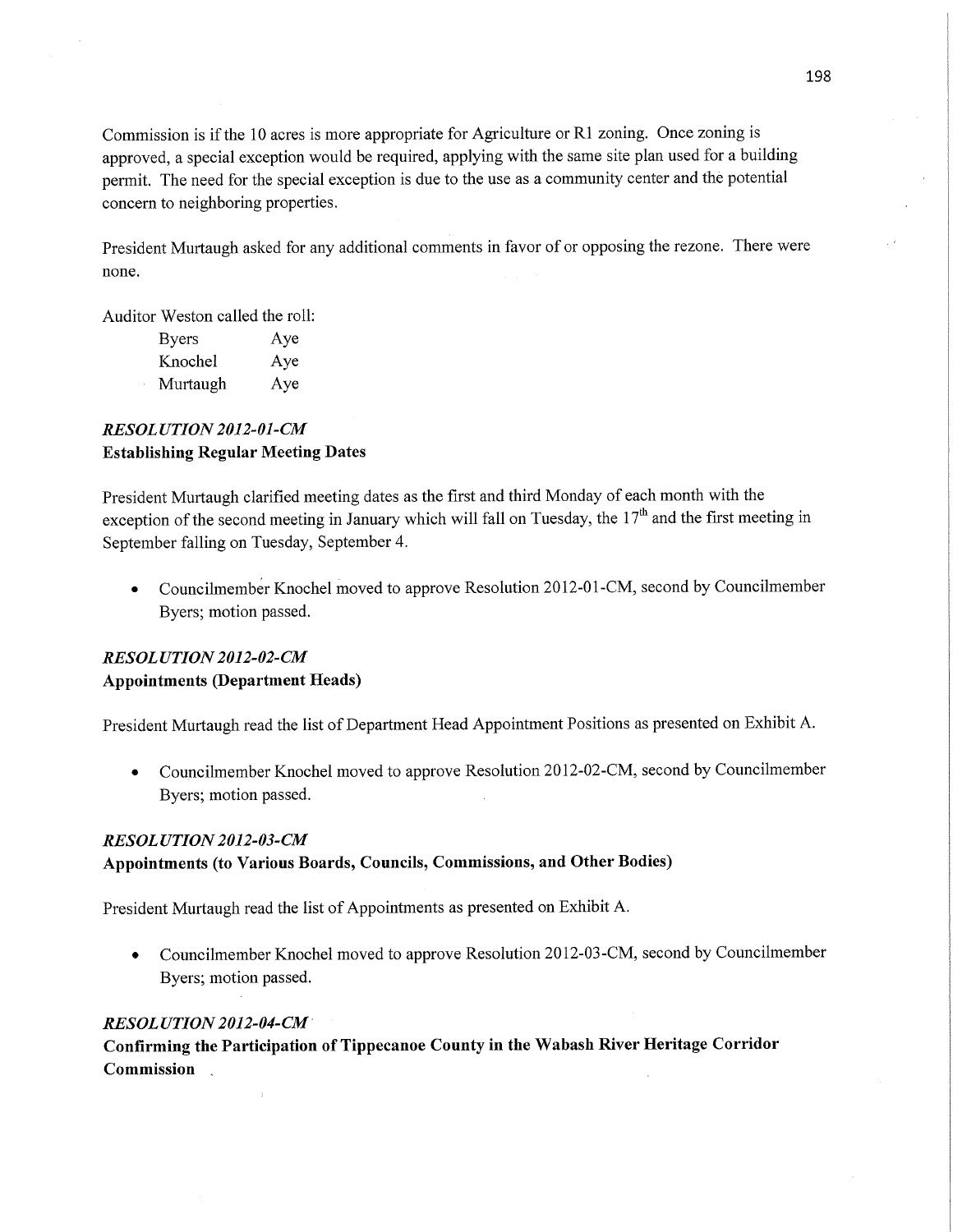President Murtaugh presented the appointment of Norman A. Neiburger and James A. Andrew as an alternate to the Wabash River Heritage Corridor Commission.

**0** Councilmember Knochel moved to approve Resolution 2012-04-CM, second by Councilmember Byers; motion passed.

## *COMMISSIONERS ' ASSIGNMENTS* T0 *VARIOUS BOARDS, COUNCILS,* AND *COMMISSIONS*

President Murtaugh read the list of Commissioners assignments.

**0** Councilmember Knochel moved to approve the Commissioner's Assignments as presented, second by Councilmember Byers; motion passed.

### *CONTRACT* FOR *COUNTYATTORNEY*

President Murtaugh stated the contract with Hoffman, Luhman & Masson is the same rate of \$165.00 per hour as the 2011 contract.

**0** Councilmember Knochel moved to approve the contract as presented; second by Councilmember Byers; motion passed.

### *CONTRACT* FOR *COUNTYSHERIFF TRACYBROWN*

President Murtaugh said the 2012 contract for Sheriff Tracy Brown is the same as 2011 in the amount of \$107,676.

• Councilmember Knochel moved to approve the 2012 Sheriff contract; second by Councilmember Byers; motion passed.

## *CLERK —* Christa Coffey **Storage Rental Agreement**

Clerk Christa Coffey presented a third addendum to the Storage Rental Agreement. The storage facility is a space to store court records. Boxes need removed from every court with last year's records. The microfilming of juvenile records currently in process will free up space. Digital imaging and electronic records fall under the Supreme Court, State Court Administration Division rules. The acceptance of electronic records as permanent records is not being discussed. Record storage is a problem for every county in the state of Indiana. The Federal Courts have been electronic filing for **a** while.

Commissioner Knochel agreed that record storage is a horrendous problem and suggested it is time to begin thinking about building a storage facility to house records. The facility could possibly have the maintenance department located there also. Property is available if funds are located to put up a building.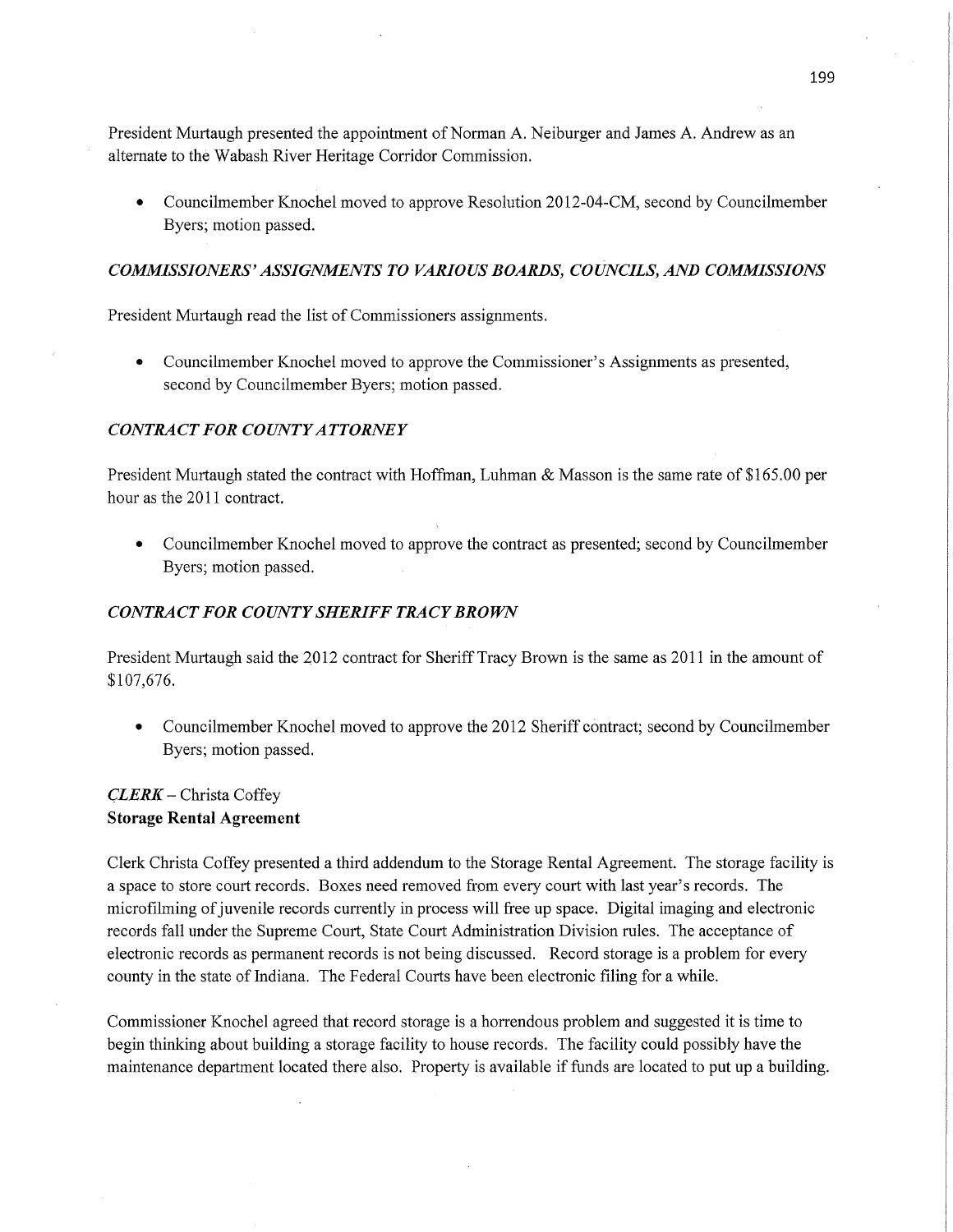Clerk Coffey said records need to be retained at a certain standard with controlled temperature and humidity. Little leaves the Clerk's office or courthouse without being scanned, providing a backup copy, if records are destroyed. Records must be in paper form or microfilm to meet current standards.

**0** Commissioner Knochel moved to approve the Storage Rental Agreement, second by Commissioner Byers; motion passed.

# *GRANTS* **—** Laurie Wilson **Permission** to **Accept**

Grant Coordinator Laurie Wilson requested permission to accept a grant for Cary Home in the amount of \$36,400 from the Indiana Criminal Justice Institute. The grant is for the Juvenile Detention Alternative Initiative project.

**0** Commissioner Knochel moved to approve the grant acceptance, second by Commissioner Byers; motion passed.

Coordinator Wilson requested permission to accept a grant for the Health Department in the amount of \$5,000 from the National Association of County & City Heal Officials (NACCHO). The grant will be used for the Medical Reserve Corps (MRC) **travel** and training.

**0** Commissioner Knochel moved to approve the grant acceptance, second by Commissioner Byers; motion passed.

**Coordinator** Wilson requested permission to accept a grant for Superior **Court** 3 in the amount of \$3,901 from the Indiana Judicial Center. The amount is additional funding for the 2010-2011 Court Improvement Program. The program is for mediation which reduces court time.

**0** Commissioner Knochel moved to approve the grant acceptance, second by Commissioner Byers; **motion passed.** 

# *WILDCIAT CREEK SOLID WASTE*

Attorney Dave Luhman stated the Commissioners adopted Resolution 2011-50-CM on November 21, 2011 to dissolve the Wildcat Creek Solid Waste Management District (WCSWMD). In order for the dissolution to be effective, identical resolutions are required to be adopted on two different dates. The dissolution would be effective according to the statute when both resolutions are delivered to the Clinton County Commissioners. The resolution was assigned 2012-OS-CM for adoption.

West Lafayette resident Karen Griggs spoke in opposition of dissolving the **WCSWMD.** She indicated the district should be kept intact as it will **cost more** money to have two separate districts to handle solid waste.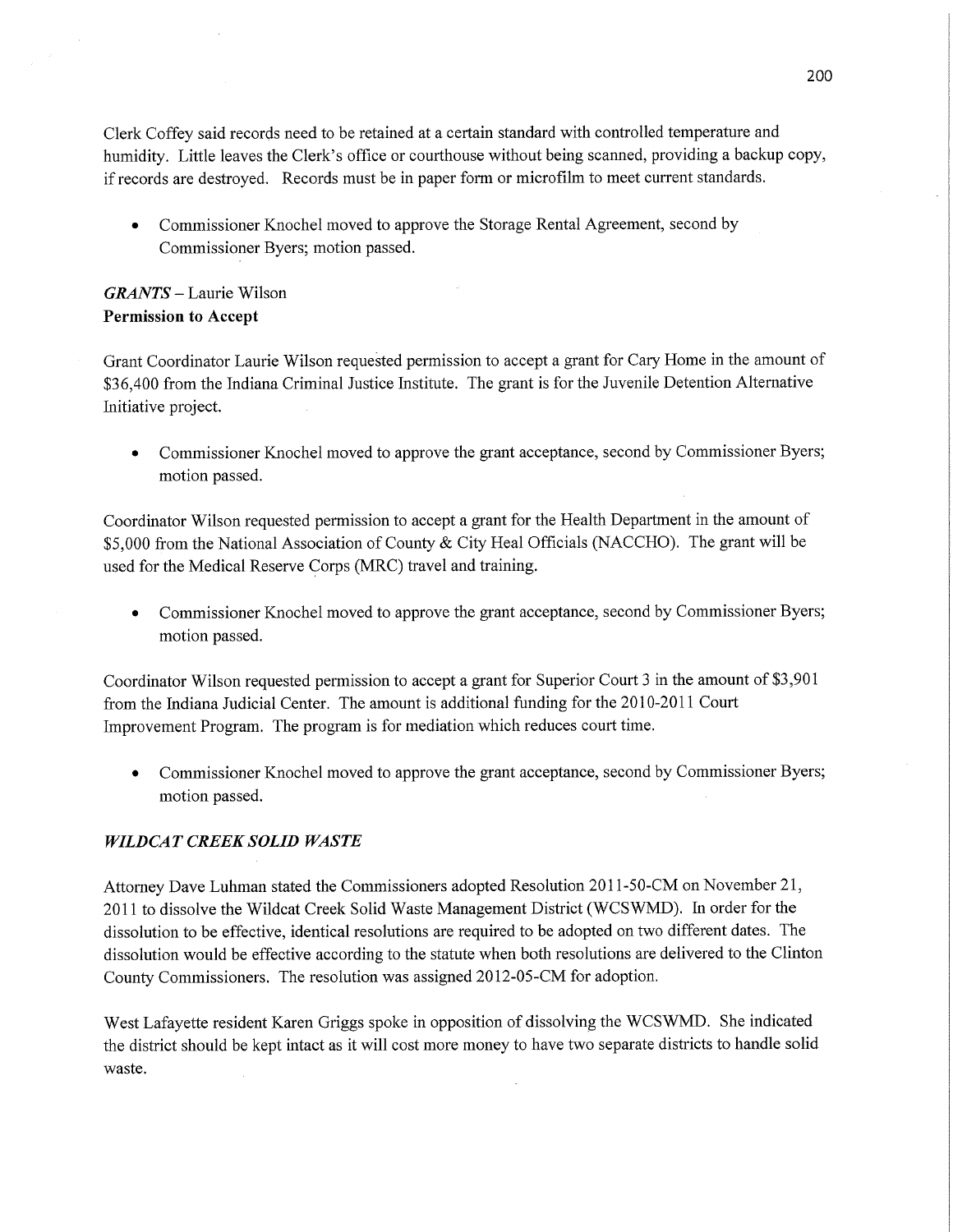Tippecanoe County resident Paul Wright commented he disagreed with Ms. Griggs. AS presented, it appears to be cheaper, more efficient and available to the public a greater number of hours. Mr. Wright urged the Commissioners to divest Clinton County and "manage ourselves".

President Murtaugh stated Tippecanoe County Commissioners have had several discussions with Clinton County officials throughout this process. They understand why there is **a** need to move forward and appreciate the pas<sup>t</sup>relationship. Mr. Murtaugh disagreed with Ms. Griggs stating the process may not be cheaper, but will not cost more, and will provide additional services of six days a week versus the current one day a week.

• Commissioner Knochel moved to approve Resolution 2012-05-CM, second by Commissioner Byers; motion passed.

**¢** '1' ..... Attorney **Luhman** indicated **a** time frame needs established to deliver the Resolutions to Clinton County to become effective. Both County attorneys need time to establish a plan of dissolution for respective responsibilities. Mr. Luhman stated delivery prior to March 1, the assessment date and suggested a time frame between February 14 and March 1.

**0** Commissioner Knochel moved to approve delivery of the Resolutions to Clinton County by President Murtaugh between February 14 and March 1, second by Commissioner Byers; motion passed.

## *APPOINTMENTS* T0 *COMMON* WA GE *BOARD*

**0** Commissioner Knochel moved to approve the appointments of Jean Hall and Frank Cederquist as representatives for Purdue University at the January 12, 2012 meeting, second by Commissioner Byers; motion passed.

### *UNFINISHED/NE W B USINESS*

None

### *REPORTS* ON *FILE*

The following reports are on file in the Commissioner's **office.** 

**0** Wabash River Corridor Commission

### *PUBLIC COMMENT*

None

Commissioner Knochel moved to adjourn.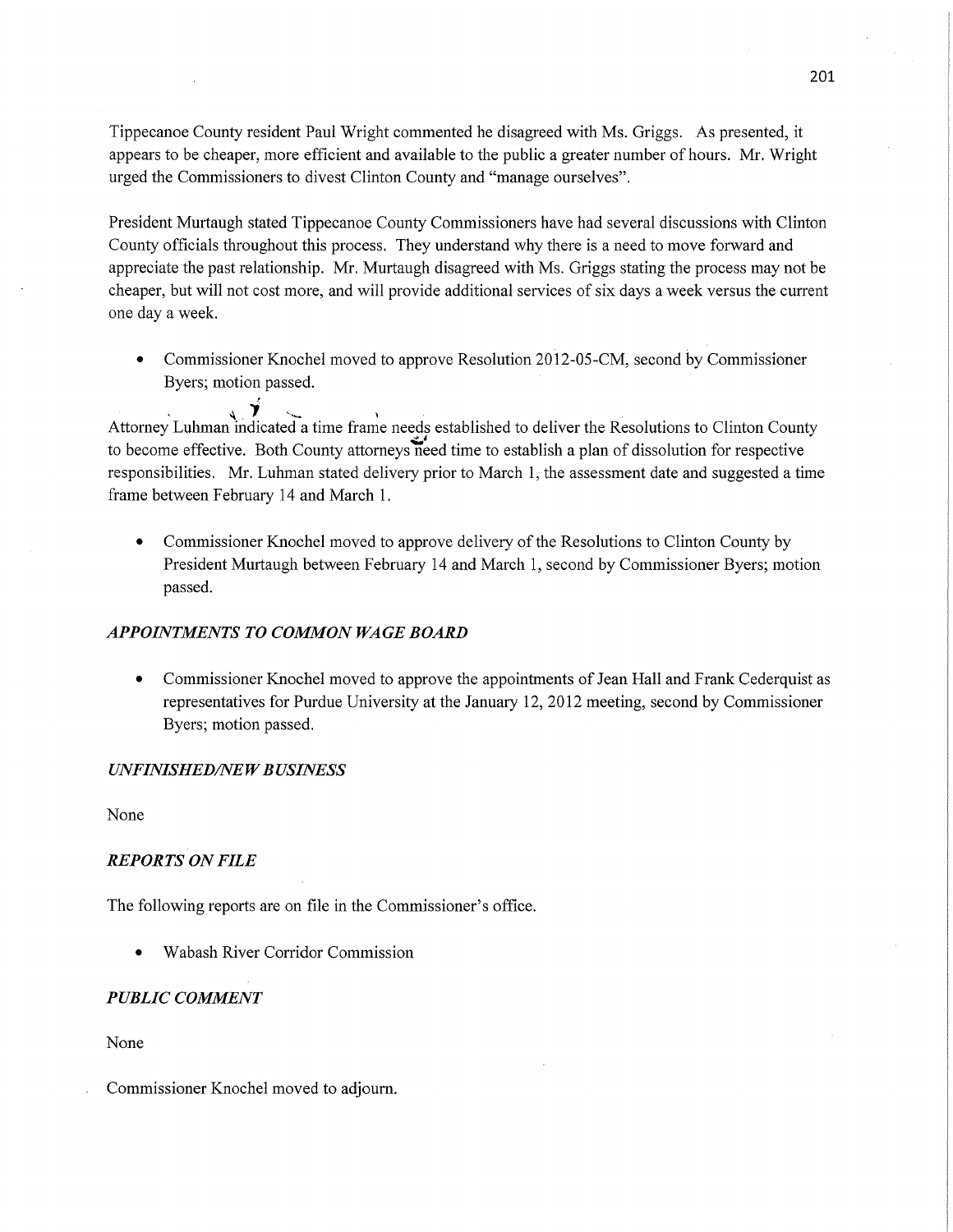# **BOARD OF COMMISSIONERS OF** THE COUNTY OF TIPPECANOE

Thomas P. Murtaugh, President

than L. Kurchel

John L. Knochel, Vice President

David S. Byers, Member

ATTEST:

tenwfer in  $\mathcal{U}$ 

Jennifer Weston, Auditor 2-6-12